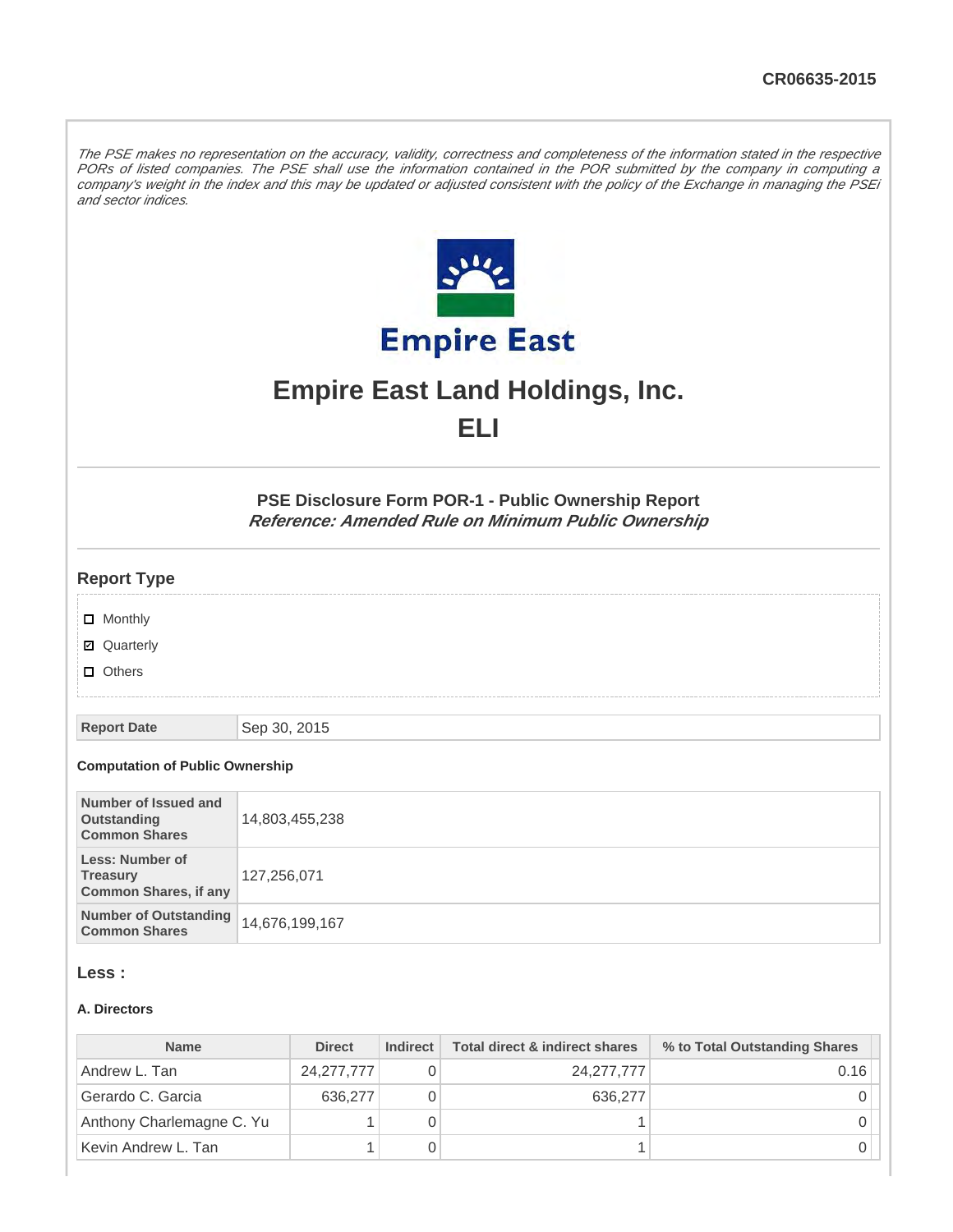| Alejo L. Villanueva, Jr. |            |            |      |
|--------------------------|------------|------------|------|
| Enrique Santos L. Sy     | 11,892     | 11.892     |      |
| Evelyn G. Cacho          | 35.240     | 35.240     |      |
|                          | 24,961,189 | 24,961,189 | 0.16 |

# **B. Officers**

| <b>Name</b>               | <b>Direct</b> | <b>Indirect</b> | <b>Total direct &amp; indirect shares</b> | % to Total Outstanding Shares |
|---------------------------|---------------|-----------------|-------------------------------------------|-------------------------------|
| Antonio E. Llantada, Jr.  | 92,532        |                 | 92,532                                    |                               |
| Ricky S. Libago           |               |                 |                                           |                               |
| Ricardo B. Gregorio       |               |                 |                                           |                               |
| Jhoanna Lyndelou T. Llaga |               |                 |                                           |                               |
| Giovanni C. Ng            |               |                 |                                           |                               |
| Dennis E. Edaño           |               |                 |                                           |                               |
| Celeste Z. Sioson-Bumatay |               |                 |                                           |                               |
|                           | 92,532        |                 | 92,532                                    |                               |

# **C. Principal/Substantial Stockholders**

| <b>Name</b>           | <b>Direct</b>            | Indirect  | Total direct & indirect shares | % to Total Outstanding Shares |
|-----------------------|--------------------------|-----------|--------------------------------|-------------------------------|
| Megaworld Corporation | 11,993,426,438 1,000,000 |           | 11.994.426.438                 | 81.72                         |
|                       | 11,993,426,438           | 1.000.000 | 11,994,426,438                 | 81.72                         |

### **D. Affiliates**

| <b>Name</b>                            | <b>Direct</b> | <b>Indirect</b> | <b>Total direct &amp; indirect</b><br>shares | % to Total Outstanding<br><b>Shares</b> |
|----------------------------------------|---------------|-----------------|----------------------------------------------|-----------------------------------------|
| Gilmore Prop. Marketing Asso.,<br>Inc. |               | 0 26,655,000    | 26,655,000                                   | 0.18                                    |
| The Andresons Group, Inc.              | 138,133,820   |                 | 138,133,820                                  | 0.94                                    |
|                                        | 138,133,820   | 26,655,000      | 164,788,820                                  | 1.12                                    |

# **E. Government**

| <b>Name</b> | <b>Direct</b> | <b>Indirect</b> | Total direct & indirect shares | % to Total Outstanding Shares |
|-------------|---------------|-----------------|--------------------------------|-------------------------------|
| None        |               |                 |                                |                               |
|             |               |                 |                                |                               |

# **F. Banks**

| <b>Name</b> | <b>Direct</b> | <b>Indirect</b> | Total direct & indirect shares | % to Total Outstanding Shares |
|-------------|---------------|-----------------|--------------------------------|-------------------------------|
| None        |               |                 |                                |                               |
|             |               |                 |                                |                               |

# **G. Employees**

| <b>Name</b> | <b>Direct</b> | <b>Indirect</b> | Total direct & indirect shares | % to Total Outstanding Shares |
|-------------|---------------|-----------------|--------------------------------|-------------------------------|
| None        |               |                 |                                |                               |
|             |               |                 |                                |                               |

#### **H. Lock-Up Shares**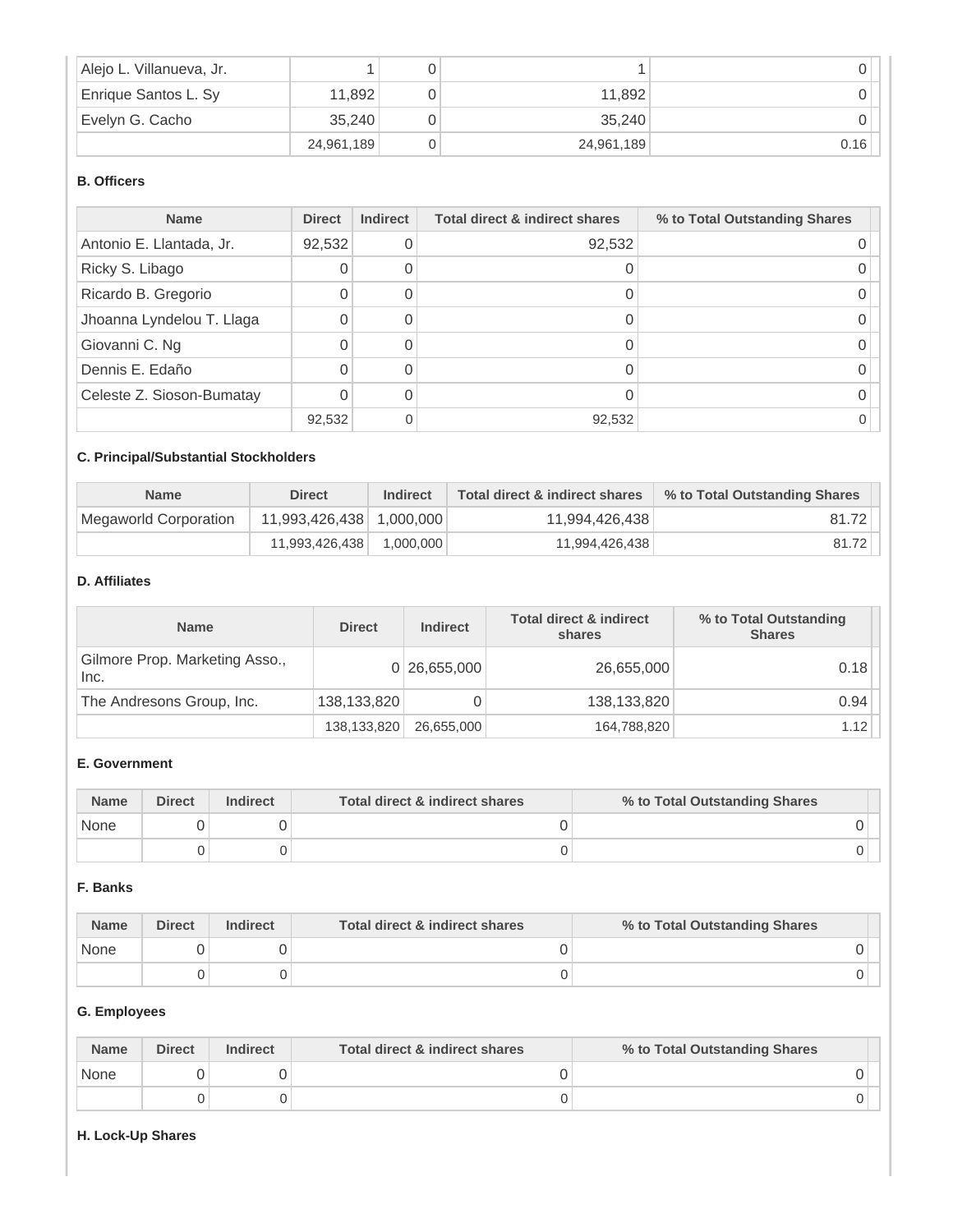| <b>Name</b> | <b>Direct</b> | <b>Indirect</b> | Total direct & indirect shares | % to Total Outstanding Shares |
|-------------|---------------|-----------------|--------------------------------|-------------------------------|
| None        |               |                 |                                |                               |
|             |               |                 |                                |                               |

# **I. Others**

| <b>Name</b>                                        | <b>Direct</b>                     | <b>Indirect</b>     | <b>Total direct &amp; indirect shares</b> | % to Total Outstanding Shares |
|----------------------------------------------------|-----------------------------------|---------------------|-------------------------------------------|-------------------------------|
| None                                               | 0                                 | 0                   | 0                                         | 0                             |
|                                                    | $\mathbf 0$                       | $\mathsf{O}\xspace$ | $\mathsf 0$                               | 0                             |
| <b>Number of Listed</b><br><b>Common Shares</b>    |                                   |                     | 14,803,455,238                            |                               |
| <b>Total Number of</b><br><b>Non-Public Shares</b> |                                   |                     | 12, 184, 268, 979                         |                               |
| Owned<br>by the Public                             | <b>Total Number of Shares</b>     | 2,491,930,188       |                                           |                               |
| <b>Public Ownership</b><br>Percentage              |                                   | 16.979              |                                           |                               |
|                                                    | <b>Other Relevant Information</b> |                     |                                           |                               |
| None                                               |                                   |                     |                                           |                               |
|                                                    |                                   |                     |                                           |                               |
| Filed on behalf by:                                |                                   |                     |                                           |                               |
| <b>Name</b>                                        |                                   |                     | Dohrie Edangalino                         |                               |
| <b>Designation</b>                                 |                                   |                     | Authorized User                           |                               |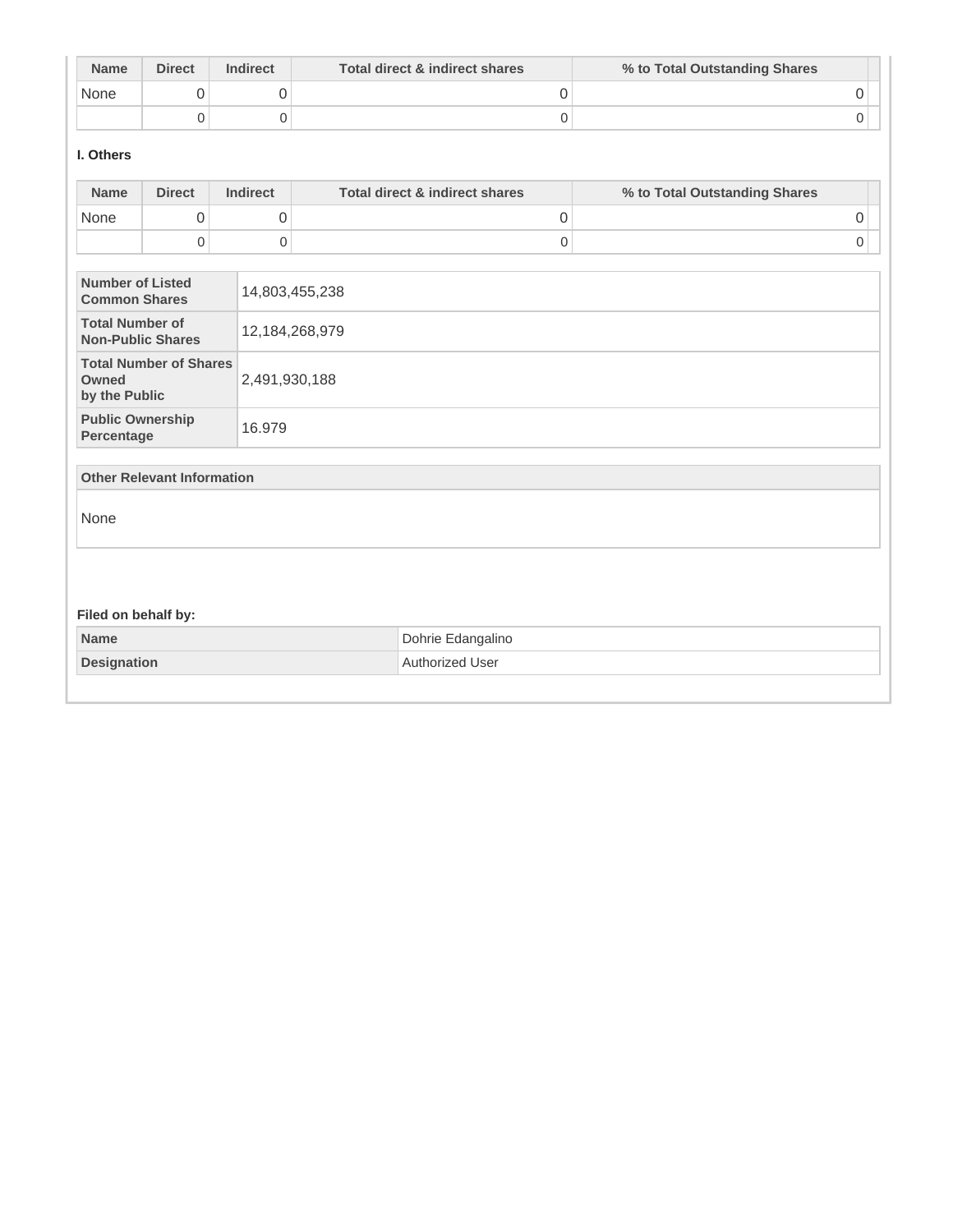

October 12, 2015

Disclosure Department Philippine Stock Exchange, Inc. 3/F Tower One and Exchange Plaza Ayala Triangle, Ayala Avenue Makati City

# Attention: Ms. Janet A. Encarnacion **Head**

Gentlemen:

We submit herewith Empire East's Computation of Public Ownership Level as of September 30,2015.

Very truly yours,

~[~ **EVELYN G. CACHO**  Vice President for Finance and Corporate Information Officer **6/** 

#### **Empire East Land Holdings, Inc.**

21 /F The World Centre, 330 Sen. Gil Puyat Avenue Extension, Makati City 1200, Philippines • Tels: (632) 867-8351 to 59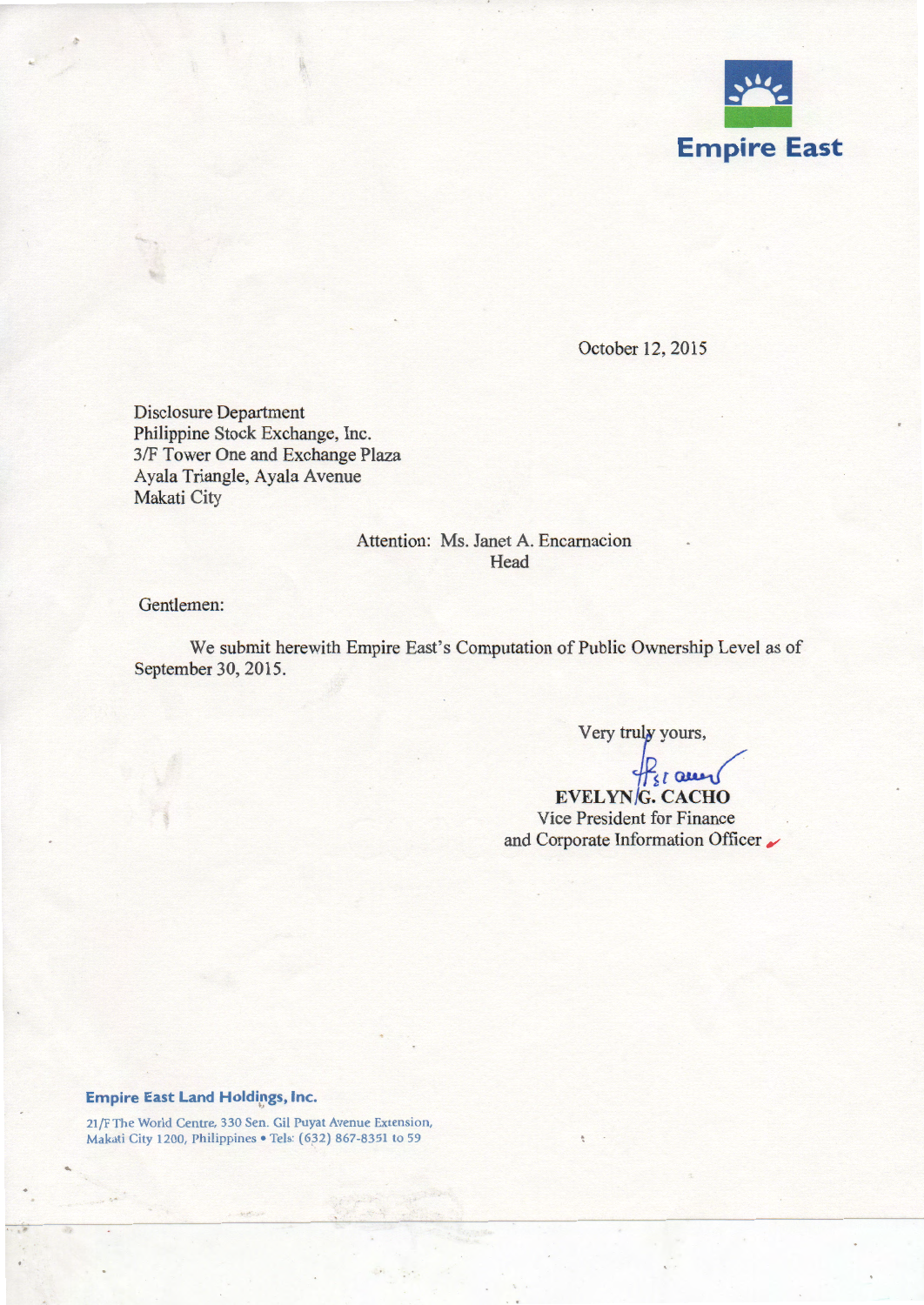#### **EMPIRE EAST LAND HOLDINGS, INC. Computation of Public Ownership Level as of September 30, 2015**

Number of Issued Common Shares **14,803,455,238**<br>Less: Number of Treasury Shares **127,256,071 127,256,071 Less: Number of Treasury Shares** 

Number of Issued and Outstanding Common Shares **14,676,199,167** Less:

|                                                                                            | % to total<br><b>Outstanding Common Shares</b> | <b>Number</b><br>of Common Shares |            |
|--------------------------------------------------------------------------------------------|------------------------------------------------|-----------------------------------|------------|
| <b>Directors</b>                                                                           |                                                |                                   |            |
| Chairman Andrew L. Tan                                                                     | 0.16542278%                                    | 24, 277, 777                      |            |
| Dir. Gerardo C. Garcia                                                                     | 0.00433543%                                    | 636,277                           |            |
| Dir. Anthony Charlemagne C. Yu                                                             | 0.00000001%                                    | 1                                 |            |
| Dir. Kevin Andrew L. Tan                                                                   | 0.00000001%                                    | 1                                 |            |
| Dir. Alejo L. Villanueva, Jr.                                                              | 0.00000001%                                    | 1                                 |            |
| Dir. Enrique Santos L. Sy                                                                  | 0.00008103%                                    | 11,892                            |            |
| Dir. Evelyn G. Cacho                                                                       | 0.00024012%                                    | 35,240                            |            |
| Sub-total                                                                                  | 0.17007938%                                    |                                   | 24,961,189 |
| Officers                                                                                   |                                                |                                   |            |
| Anthony Charlemagne C. Yu<br>President                                                     | $(0.00000001\%)$                               | (1)                               |            |
| Ricky S. Libago                                                                            | (0%)                                           | (0)                               |            |
| SVP for Property Development<br>Antonio E. Llantada, Jr.<br>VP for Audit & Mgt. Services   | 0.00063049%                                    | 92,532                            |            |
| Ricardo B. Gregorio<br>VP for Human Resources and General<br>& Admin, Services             | (0%)                                           | (0)                               |            |
| Evelyn G. Cacho<br>VP for Finance, Corporate Information<br>Officer and Compliance Officer | (0.00024012%)                                  | (35, 240)                         |            |
| Jhoanna Lyndelou T. Llaga<br>VP for Marketing                                              | (0%)                                           | (0)                               |            |
| Giovanni C. Ng<br>Treasurer                                                                | (0%)                                           | (0)                               |            |
| Dennis E. Edaño<br><b>Corporate Secretary</b>                                              | (0%)                                           | (0)                               |            |
| Celeste Z. Sioson-Bumatay<br>Asst. Corporate Secretary                                     | $(0\%)$                                        | (0)                               |            |
| Sub-total                                                                                  | 0.00063049%                                    |                                   | 92,532     |